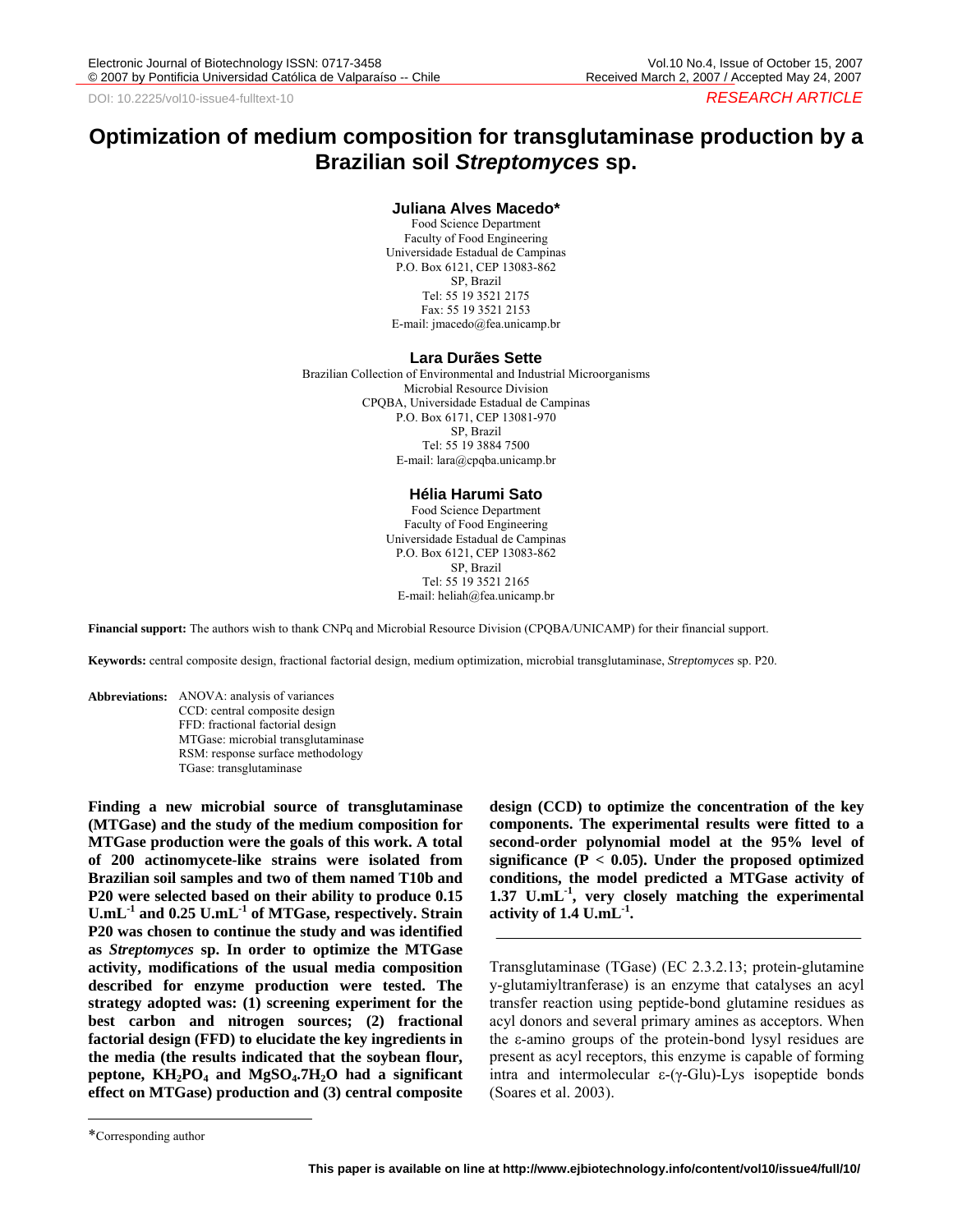The covalent cross-links between a number of proteins and peptides introduced by TGase promote the modification of the functional properties of the food proteins (Yokoyama et al. 2004). Therefore, TGase catalysed reactions may be broadly used by food-processing industries, for instance, the creation of new product textures, the modification of viscosity, the alteration of emulsifying and foaming properties, and the improvement of product nutritional value (Zhu et al. 1995; Kwan and Easa, 2003).

Transglutaminases are found in mammalian tissues, plasma, fish, and plants (Pasternack et al. 1998). The mammalian enzymes are  $Ca^{+2}$ -dependent. However, the relatively small quantities obtained and the complex separation and purification procedures required for these enzymes led to the search for alternative microbiological sources. The first microbial transglutaminase (MTGase) characterized was from an actinomycetes (Ando et al. 1989). Since then, efforts have been made to obtain massive production of this enzyme for commercial applications, especially for the enzymes from *Streptomyces* (Gerber et al. 1994; Zhu et al. 1998a; Zhu et al. 1998b; Zotzel et al. 2003a; Zotzel et al. 2003b).

So far, research has been focused on the isolation and screening of microorganisms for TGase activity, and on purifying and characterizing newly found enzymes. The media compositions used to produce MTGase from *Streptomyces* have been almost the same in every work published since Ando et al. 1989 (Zheng et al. 2001; Zheng et al. 2002; Yan et al. 2005). In contrast, in biotechnologybased industrial processes, the formulation of the culture media is of critical importance because the composition affects product concentration, yield and volumetric productivity. It is also important to reduce the cost of the

medium as this may affect the overall process economics (Souza et al. 2006).

The traditional one-at-a-time optimization strategy is simple and useful for screening, and the individual effects of medium components can be seen on a graph without the need to revert to more sophisticated statistical analyses. Unfortunately, this simple method frequently fails to locate the region of optimum response because the joint effects of factors on the response are not taken into account in such procedures. It was reported that the complexities and uncertainties associated with large-scale fermentation usually come from a lack of knowledge of the sophisticated interactions among various factors affecting fermentation (Liu et al. 2005).

Statistically based experimental designs provide an efficient approach to optimization. The fractional factorial design (FFD) is especially suitable to account for the interactions and identify the most significant components in the medium formula. A combination of factors generating a certain optimal response can be identified through factorial design and the use of response surface methodology (RSM) (Junqua et al. 1997).

RSM is a powerful technique for testing multiple process variables because fewer experimental trials are needed compared to the study of one variable at a time. Also, significant interactions between variables can be identified and quantified by this technique.

Taking into account that the soil is a great reservoir of actinomycetes and that there are few reports concerning optimization of culture medium for TGase production, in this paper we report the isolation and screening of Brazilian



**Figure 1. Effects of carbon and nitrogen sources on MTGase activity.**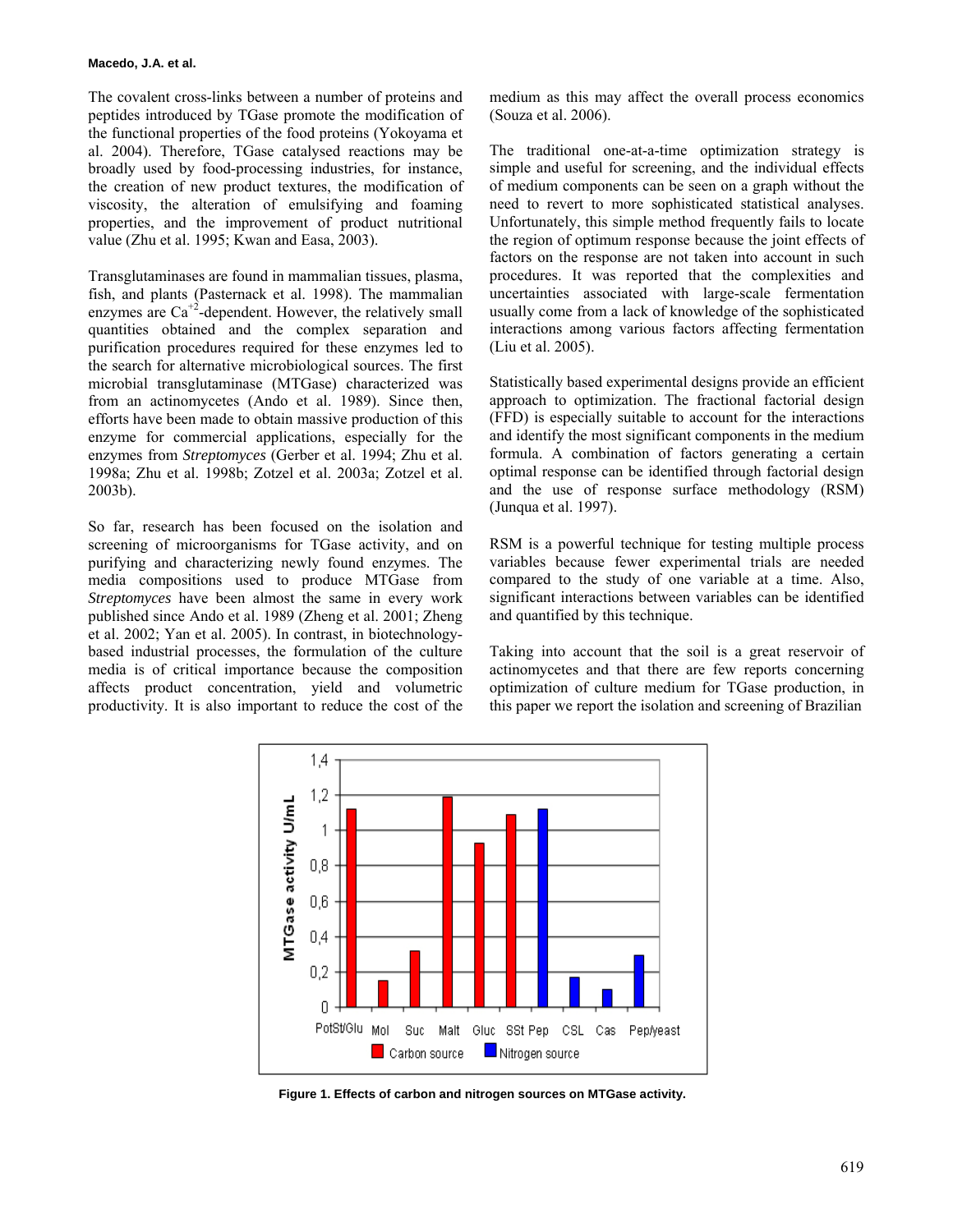| <b>Trial</b>   | <b>Powered</b><br>soy (%) | <b>Potato</b><br>starch (%) | <b>Peptone</b><br>$(\%)$ | KH <sub>2</sub> PO <sub>4</sub><br>$(\%)$ | MgSO <sub>4</sub> .7H <sub>2</sub> O<br>$(\%)$ | <b>Glucose</b><br>$(\%)$ | <b>MTGase activity (U/ml)</b> |        |                |
|----------------|---------------------------|-----------------------------|--------------------------|-------------------------------------------|------------------------------------------------|--------------------------|-------------------------------|--------|----------------|
|                | $x_1 (X_1)^a$             | $x_2(X_2)$                  | $X_3(X_3)$               | $X_4(X_4)$                                | $x_5(X_5)$                                     | $X_6$ ( $X_6$ )          | $72$ hrs                      | 96 hrs | <b>120 hrs</b> |
| 1              | $-1(0.5)$                 | $-1(0.5)$                   | $-1(1.0)$                | $-1(0.0)$                                 | $-1(0.0)$                                      | $-1(0.1)$                | 0.21                          | 0.10   | 0.08           |
| 2              | 1(2.5)                    | $-1(0.5)$                   | $-1(1.0)$                | $-1(0.0)$                                 | 1(0.2)                                         | $-1(0.1)$                | 0.28                          | 0.41   | 0.18           |
| 3              | $-1(0.5)$                 | 1(3.5)                      | $-1(1.0)$                | $-1(0.0)$                                 | 1(0.2)                                         | 1(0.9)                   | 0.02                          | 0.51   | 1.08           |
| 4              | 1(2.5)                    | 1(3.5)                      | $-1(1.0)$                | $-1(0.0)$                                 | $-1(0.0)$                                      | 1(0.9)                   | 0.02                          | 0.03   | 0.02           |
| 5              | $-1(0.5)$                 | $-1(0.5)$                   | 1(2.0)                   | $-1(0.0)$                                 | 1(0.2)                                         | 1(0.9)                   | 0.02                          | 0.32   | 0.22           |
| 6              | 1(2.5)                    | $-1(0.5)$                   | 1(2.0)                   | $-1(0.0)$                                 | $-1(0.0)$                                      | 1(0.9)                   | 0.64                          | 0.84   | 0.32           |
| $\overline{7}$ | $-1(0.5)$                 | 1(3.5)                      | 1(2.0)                   | $-1(0.0)$                                 | $-1(0.0)$                                      | $-1(0.1)$                | 0.47                          | 0.06   | 0.14           |
| 8              | 1(2.5)                    | 1(3.5)                      | 1(2.0)                   | $-1(0.0)$                                 | 1(0.2)                                         | $-1(0.1)$                | 0.12                          | 0.70   | 0.70           |
| 9              | $-1(0.5)$                 | $-1(0.5)$                   | $-1(1.0)$                | 1(0.4)                                    | $-1(0.0)$                                      | 1(0.9)                   | 0.34                          | 0.17   | 0.10           |
| 10             | 1(2.5)                    | $-1(0.5)$                   | $-1(1.0)$                | 1(0.4)                                    | 1(0.2)                                         | 1(0.9)                   | 0.50                          | 0.61   | 1.19           |
| 11             | $-1(0.5)$                 | 1(3.5)                      | $-1(1.0)$                | 1(0.4)                                    | 1(0.2)                                         | $-1(0.1)$                | 0.63                          | 1.15   | 1.14           |
| 12             | 1(2.5)                    | 1(3.5)                      | $-1(1.0)$                | 1(0.4)                                    | $-1(0.0)$                                      | $-1(0.1)$                | 0.62                          | 1.11   | 1.27           |
| 13             | $-1(0.5)$                 | $-1(0.5)$                   | 1(2.0)                   | 1(0.4)                                    | 1(0.2)                                         | $-1(0.1)$                | 0.03                          | 0.05   | 0.04           |
| 14             | 1(2.5)                    | $-1(0.5)$                   | 1(2.0)                   | 1(0.4)                                    | $-1(0.0)$                                      | $-1(0.1)$                | 0.29                          | 0.46   | 0.52           |
| 15             | $-1(0.5)$                 | 1(3.5)                      | 1(2.0)                   | 1(0.4)                                    | $-1(0.0)$                                      | 1(0.9)                   | 0.37                          | 0.30   | 0.63           |
| 16             | 1(2.5)                    | 1(3.5)                      | 1(2.0)                   | 1(0.4)                                    | 1(0.2)                                         | 1(0.9)                   | 0.38                          | 0.75   | 0.71           |
| 17             | 0(1.5)                    | 0(2.0)                      | 0(1.5)                   | 0(0.2)                                    | 0(0.1)                                         | 0(0.5)                   | 0.41                          | 0.63   | 1.11           |
| 18             | 0(1.5)                    | 0(2.0)                      | 0(1.5)                   | 0(0.2)                                    | 0(0.1)                                         | 0(0.5)                   | 0.37                          | 0.74   | 1.13           |
| 19             | 0(1.5)                    | 0(2.0)                      | 0(1.5)                   | 0(0.2)                                    | 0(0.1)                                         | 0(0.5)                   | 0.35                          | 0.67   | 1.08           |

**Table 1. Coded levels and real values (in parentheses) for the experimental design and results of the 26-2 fractional factorial design.** 

<sup>a</sup>xi is the coded value and X<sub>i</sub> is the actual value of the *i*th independent variable. The conversion between x<sub>i</sub> and X<sub>i</sub> is described on equation [1].

soil actinomycetes for TGase activity, and studied the nutritional fermentation conditions in order to maximize the TGase yield.

## **MATERIALS AND METHODS**

## **Selective isolation and preservation of actinomycetes**

The actinomycetes strains used in this study were isolated from soil samples collected from the States of São Paulo and Bahia in Brazil.

Nearly five grams of the soil sample were added to 10 mL sterilized distilled water and the suspension was shaken at 200 rpm for 10 min. Aliquots were inoculated onto Petri dishes containing starch-casein media (Küster and Williams, 1964). The plates were incubated at 30ºC for up to 5 days. Actinomycete-like colonies were streaked onto slants of ISP2 media (0.4% yeast extract, 1% malt extract, 0.4% de glucose and agar, pH  $7.0 \pm 0.2$ ) and checked for purity. Colonies were removed from the agar media and preserved in cryotubes with 10% glycerol solution at -80ºC.

#### **MTGase-production screening**

The ability to produce MTGase was determined by inoculating 1 mL of spore suspension into 250 mL Erlenmeyer flasks containing 50 mL of seed medium (Ando et al. 1989) composed of:  $0.2\%$  of peptone;  $0.2\%$  KH<sub>2</sub>PO<sub>4</sub>; 0.1% MgSO<sub>4</sub>.7H<sub>2</sub>O; 0.5% of glucose (pH 7.0). The flasks were incubated for 2 days at 30ºC and 200 rpm in a rotational shaker. Aliquots of 15 mL of pre inoculum were transferred to 135 mL of the basal medium (Ando et al. 1989) (2% of peptone; 0.2% of yeast extract; 0.2% KH<sub>2</sub>PO<sub>4</sub>; 0.1% MgSO<sub>4</sub>.7H<sub>2</sub>O; 2% of potato starch; 0.5% of glucose; pH 7.0) in 500 mL Erlenmeyer flasks and cultivated at 30ºC for 5 days at 200 rpm. All runs were made in duplicate. After that, the MTGase activity was measured as described below.

#### **MTGase activity**

Aliquots of 1 mL of culture medium were taken and after centrifugation the enzyme activity was detected in the supernatant by the colorimetric hydroxamate procedure with N-carbo-benzoxy-L-glycine according to Folk and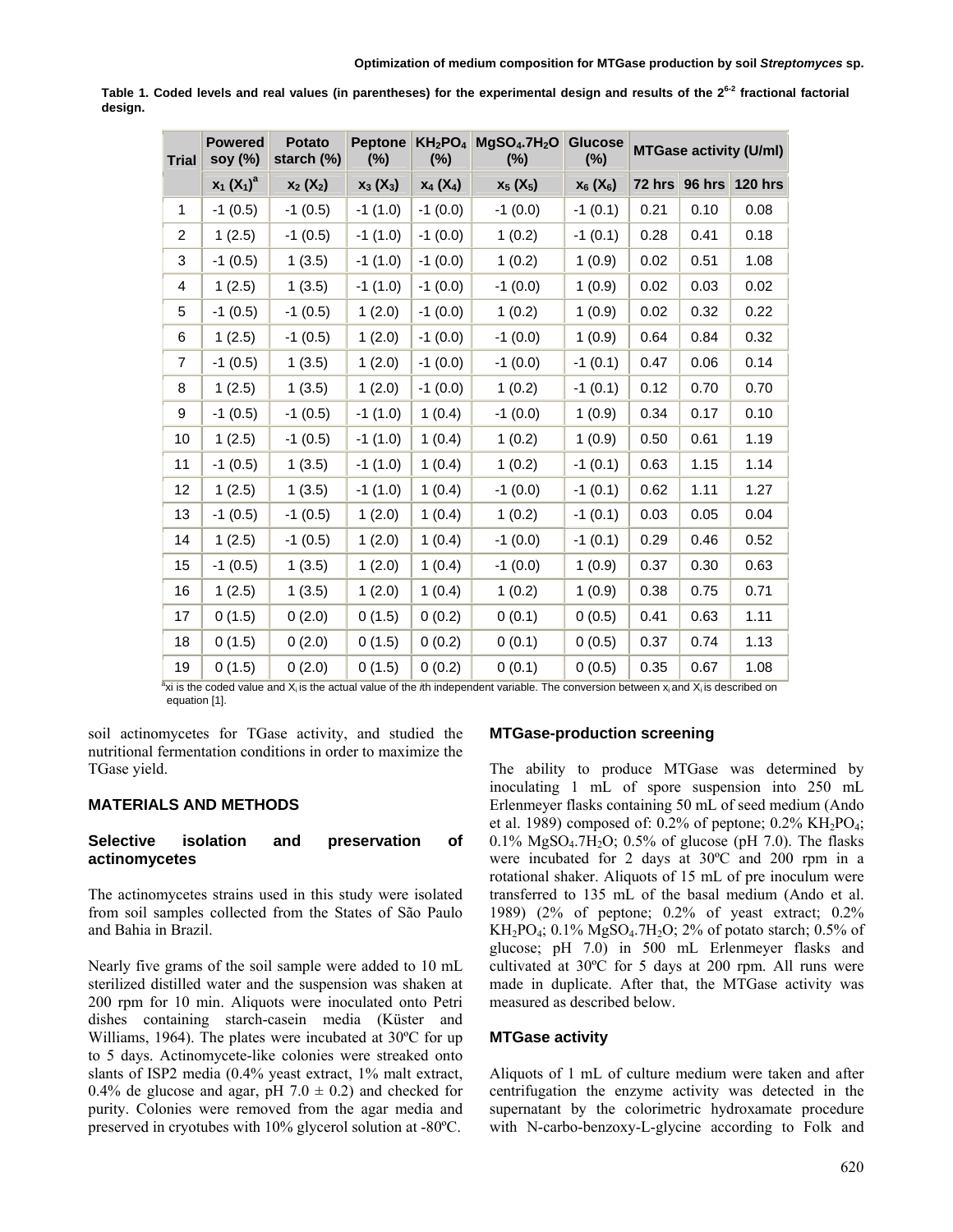

**Figure 2. Contour curve and response surface for the MTGase activity as a function of: (a) peptone** *versus* **powered soy.** 

**(b) MgSO4** *versus* **KH2PO4.** 

**(c) KH2PO4** *versus* **soybean flour concentrations, according to the CCD.**

Cole (1966) with some adaptations. Reaction mixture, containing 200 μL of enzyme, 200 μL of 0.2 M pH 6.0 citrate buffer, 25 μL of hydroxylamine, and 75 μL of 0.1 M N-carbo-benzoxy-L-glycine, was incubated at 37ºC for 1 hr and then the reaction was stopped by adding an equal volume (500 μL) of 15% three chloride acetic acid (TCA) containing  $5\%$  FeCl<sub>3</sub>. The absorbance was measured at  $525$ nm (Beckman coulter DU 640). One unit of MTGase activity was defined as the amount of enzyme which causes

the formation of one micromole of hydroxamic acid per min at 37ºC. A calibration curve was prepared using Lglutamic acid y-monohydroxamate.

## **Preliminary tests**

**Testing high viscosity medium fermentation.** This test consisted of adding the contents of one cryotube (two agarmycelium cylinders nearly 0.6 cm in diameter) directly into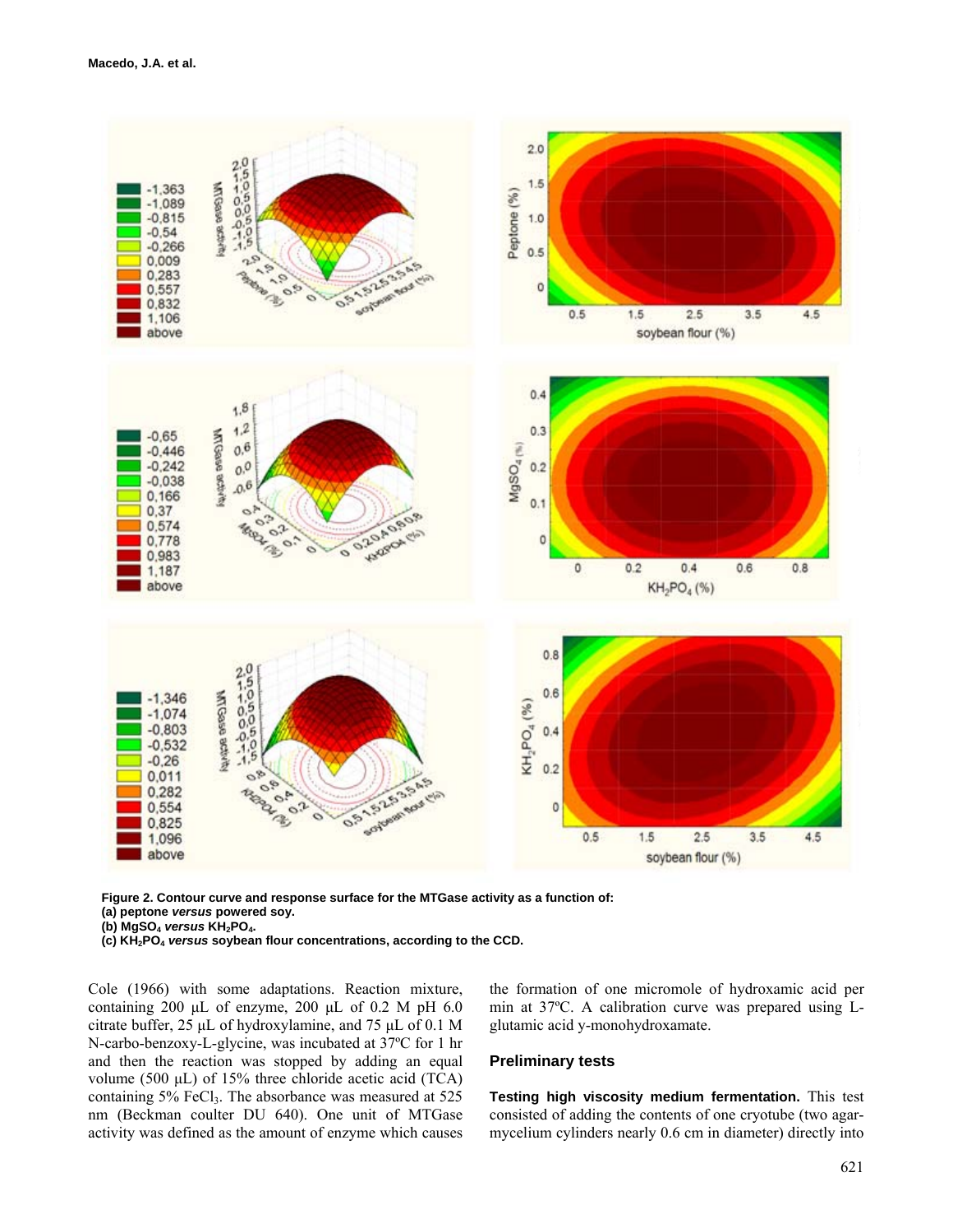15 mL of the modified basal medium composed of: peptone  $(2\%)$ ; KH<sub>2</sub>PO<sub>4</sub> (0.2%); MgSO<sub>4</sub>.7H<sub>2</sub>O (0.1%); potato starch (2%); glucose (0.2%); and soybean flour (2%) (pH 7.0). This was done in 50 mL Erlenmeyer flasks and cultivated for 5 days at 100 rpm in a rotary shaker. An aliquot of 1 mL was taken at 120 hrs, and the enzyme activity measured as described above in section MTGase activity.

**Screening for the optimal sources of carbon and nitrogen.** The effects of different sources of nitrogen and carbon on the MTGase production were investigated with the one-by-one time strategy. The nitrogen sources and corresponding concentrations tested were: peptone 2% with yeast extract 0.2%; peptone 2%; corn steep liquor (CSL) 2%; and casein 2%. The carbon sources were: potato starch 2% with glucose 0.2%; molasses 2%; sucrose 2%; maltodextrin 2%; glycerol 2%; and soluble starch 2%. In the investigation of the nitrogen sources, growth was carried out in the medium containing:  $0.2\% \text{ KH}_2\text{PO}_4$ ;  $0.1\%$ MgSO<sub>4</sub>.7H<sub>2</sub>O; 2% soybean flour; 2% potato starch;  $0.2\%$ glucose. In the process of screening carbon sources, fermentation was carried out using the medium containing: 0.2% KH<sub>2</sub>PO<sub>4</sub>; 0.1% MgSO<sub>4</sub>.7H<sub>2</sub>O; 2% soybean flour; and 2% peptone.

# **The optimization procedure and experimental design**

All experimental design results were analyzed using STATISTICA 5.0 for Windows (Statsoft, Inc.).

| Table 2. Coded levels and real values (in parentheses) for the experimental design and results of CCD. |  |  |
|--------------------------------------------------------------------------------------------------------|--|--|
|--------------------------------------------------------------------------------------------------------|--|--|

| <b>Trial</b>   | Powered soy (%) KH <sub>2</sub> PO <sub>4</sub> (%) MgSO <sub>4</sub> (%) Peptone (%) |            |            |            | MTGase (U/ml) 120 hrs         |      |  |
|----------------|---------------------------------------------------------------------------------------|------------|------------|------------|-------------------------------|------|--|
|                | $x_1(X_1)^a$                                                                          | $x_2(X_2)$ | $x_3(X_3)$ | $X_4(X_4)$ | <b>Experimental Predicted</b> |      |  |
| $\mathbf{1}$   | $-1(1.5)$                                                                             | $-1(0.2)$  | $-1(0.1)$  | $-1(0.5)$  | 0.87                          | 0.78 |  |
| $\overline{c}$ | 1(3.5)                                                                                | $-1(0.2)$  | $-1(0.1)$  | $-1(0.5)$  | 0.74                          | 0.71 |  |
| 3              | $-1(1.5)$                                                                             | 1(0.6)     | $-1(0.1)$  | $-1(0.5)$  | 0.51                          | 0.57 |  |
| 4              | 1(3.5)                                                                                | 1(0.6)     | $-1(0.1)$  | $-1(0.5)$  | 0.99                          | 0.93 |  |
| 5              | $-1(1.5)$                                                                             | $-1(0.2)$  | 1(0.3)     | $-1(0.5)$  | 0.67                          | 0.86 |  |
| 6              | 1(3.5)                                                                                | $-1(0.2)$  | 1(0.3)     | $-1(0.5)$  | 0.72                          | 0.79 |  |
| $\overline{7}$ | $-1(1.5)$                                                                             | 1(0.6)     | 1(0.3)     | $-1(0.5)$  | 0.81                          | 0.64 |  |
| 8              | 1(3.5)                                                                                | 1(0.6)     | 1(0.3)     | $-1(0.5)$  | 1.01                          | 1.00 |  |
| 9              | $-1(1.5)$                                                                             | $-1(0.2)$  | $-1(0.1)$  | 1(1.5)     | 1.33                          | 1.05 |  |
| 10             | 1(3.5)                                                                                | $-1(0.2)$  | $-1(0.1)$  | 1(1.5)     | 0.70                          | 0.69 |  |
| 11             | $-1(1.5)$                                                                             | 1(0.6)     | $-1(0.1)$  | 1(1.5)     | 0.82                          | 0.83 |  |
| 12             | 1(3.5)                                                                                | 1(0.6)     | $-1(0.1)$  | 1(1.5)     | 0.78                          | 0.90 |  |
| 13             | $-1(1.5)$                                                                             | $-1(0.2)$  | 1(0.3)     | 1(1.5)     | 0.36                          | 0.50 |  |
| 14             | 1(3.5)                                                                                | $-1(0.2)$  | 1(0.3)     | 1(1.5)     | 0.23                          | 0.14 |  |
| 15             | $-1(1.5)$                                                                             | 1(0.6)     | 1(0.3)     | 1(1.5)     | 0.21                          | 0.29 |  |
| 16             | 1(3.5)                                                                                | 1(0.6)     | 1(0.3)     | 1(1.5)     | 0.44                          | 0.36 |  |
| 17             | $-2(0.5)$                                                                             | 0(0.4)     | 0(0.2)     | 0(1.0)     | 0.56                          | 0.54 |  |
| 18             | 2(4.5)                                                                                | 0(0.4)     | 0(0.2)     | 0(1.0)     | 0.49                          | 0.54 |  |
| 19             | 0(2.5)                                                                                | $-2(0.0)$  | 0(0.2)     | 0(1.0)     | 0.57                          | 0.71 |  |
| 20             | 0(2.5)                                                                                | 2(0.8)     | 0(0.2)     | 0(1.0)     | 0.81                          | 0.71 |  |
| 21             | 0(2.5)                                                                                | 0(0.4)     | $-2(0.0)$  | 0(1.0)     | 0.90                          | 1.02 |  |
| 22             | 0(2.5)                                                                                | 0(0.4)     | 2(0.4)     | 0(1.0)     | 0.65                          | 0.56 |  |
| 23             | 0(2.5)                                                                                | 0(0.4)     | 0(0.2)     | $-2(0.0)$  | 0.91                          | 0.91 |  |
| 24             | 0(2.5)                                                                                | 0(0.4)     | 0(0.2)     | 2(2.0)     | 0.49                          | 0.53 |  |
| 25             | 0(2.5)                                                                                | 0(0.4)     | 0(0.2)     | 0(1.0)     | 1.43                          | 1.37 |  |
| 26             | 0(2.5)                                                                                | 0(0.4)     | 0(0.2)     | 0(1.0)     | 1.17                          | 1.37 |  |
| 27             | 0(2.5)                                                                                | 0(0.4)     | 0(0.2)     | 0(1.0)     | 1.50                          | 1.37 |  |

<sup>a</sup>xi is the coded value and X<sub>i</sub> is the actual value of the *i*th independent variable. The conversion between x<sub>i</sub> and X<sub>i</sub> is described on equation [1].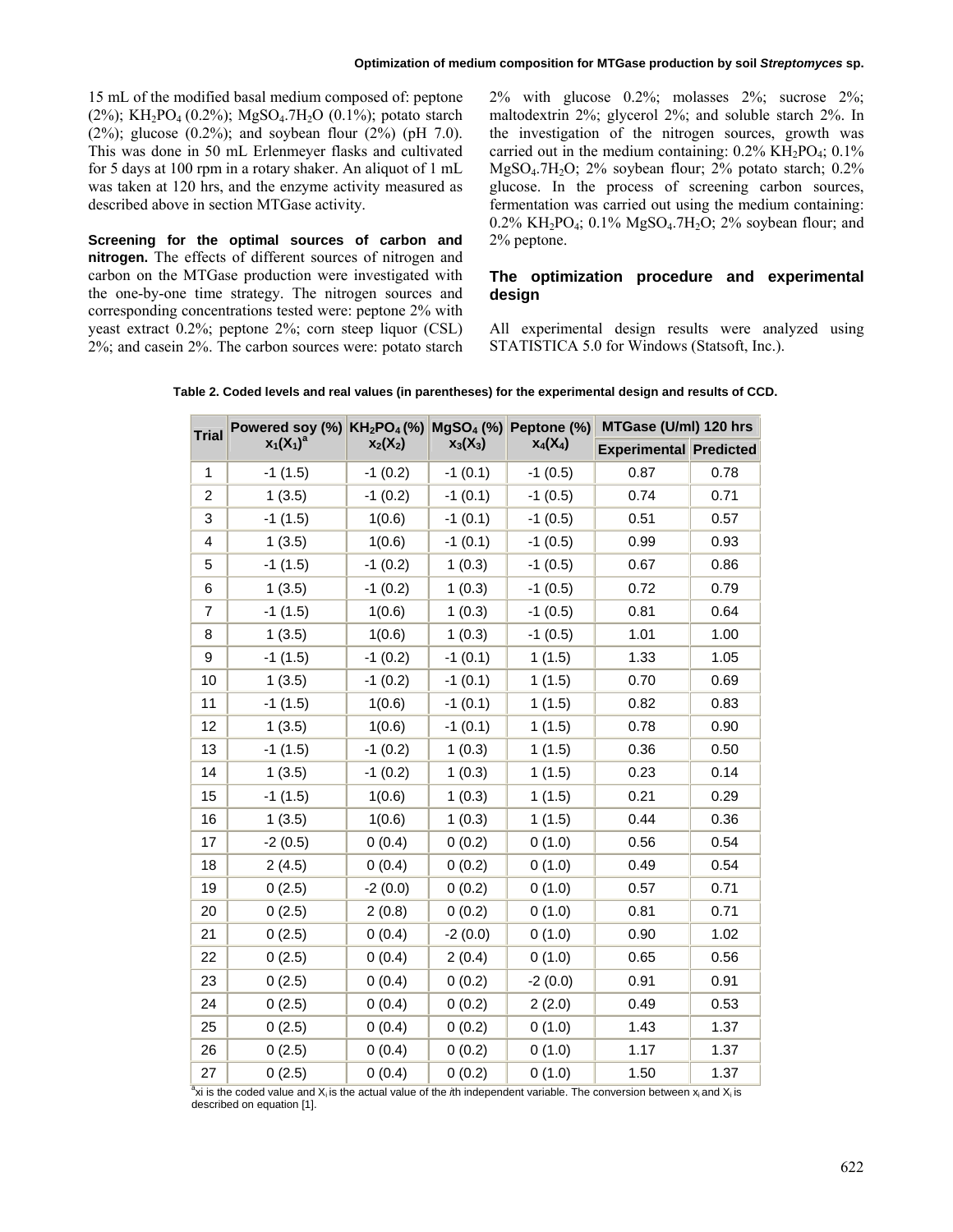#### **Macedo, J.A. et al.**

**Elucidation of the significant components using a FFD.** A  $2^{(6-2)}$  FFD was employed to determine the key ingredients that affected TGase production significantly. There were six nutrient factors in the medium, which were: peptone,  $KH_2PO_4$ ,  $MgSO_4$ .7H<sub>2</sub>O, potato starch, soybean flour and glucose. Each factor was examined at a high level (coded +1) and a low level (coded -1), which corresponded to the basal level  $\pm 50\%$ , respectively. The center points were the trials under the basal level conditions (coded 0). Table 1 shows the variables and levels in detail. A  $\frac{1}{4}$  fraction of the full factorial design was adopted; consequently, the experiment included 16  $(2^{6-2})$  combinations plus two replicates at the center point, as shown in Table 1. Each trial was performed only once, and the enzyme activity was measured at 72 hrs, 96 hrs and 120 hrs of fermentation.

**Optimization of key ingredients concentrations using a central composite design (CCD).** The medium components that affected TGase production significantly were optimized using a CCD design. The variables were coded according to the equation [1]:

$$
x_i = \frac{X_i - X_0}{\Delta X_i} \tag{1}
$$

where  $x_i$  is the coded variable of a nutrient factor,  $X_i$  is the natural variable of the nutrient factor.  $X_0$  is the value of the natural variable at the center point, and  $\Delta X_i$  is the step change value. The variables and levels are shown in Table 2.

The statistical software defined a full CCD design for 4 factors consisting of 24 combinations plus the replicates at the center point (16 cubic points, 8 star points and 2 replicates at the center point to estimate the experimental error and to investigate the suitability of the proposed model); details are illustrated in Table 2. Once the experiments had been performed, the experimental results were fitted to a second-order polynomial function. The Student t-test permitted us to check the statistical significance of the regression coefficients, and the analysis of variances (ANOVA) was performed on the experimental data to evaluate the statistical significance of the model. The model for the response was expressed in terms of coded variables, without taking into account the statistically non-significant terms.

# **RESULTS**

The strategy employed in this study, comprising selective isolation conditions for actinomycetes using different Brazilian soil samples, was successful for the recovery of about 200 actinomycete pure cultures. These isolates were investigated for TGase production and the results showed that stronger enzyme activity was found in the actinomycete strains  $T10b$   $(0.15 \text{ U.mL}^{-1})$  and P20  $(0.25U.mL^{-1})$ . The latter strain was chosen to continue the studies andwas taxonomically identified by molecular methods as *Streptomyces* sp. and subsequently deposited in the Brazilian Collection of Environmental and Industrial Microorganisms (CBMAI) under the number CBMAI 837, to be available for further investigations.

In order to optimize the MTGase activity, modifications of the usual media components reported for enzyme production were tested. Data from the high viscosity medium fermentation test showed that *Streptomyces* sp. (strain P20) presented higher activity on this medium (1.1  $U.mL^{-1}$ ) when compared with the MTGase activity obtained on the basal medium  $(0.20 \text{ U.mL}^{-1})$  after 120 hrs of fermentation.

The results of the effects of the carbon and nitrogen sources on the MTGase activity produced by *Streptomyces* sp. P20 are shown in Figure 1. Of all nitrogen sources investigated, the most promising was peptone, where the MTGase activity was about  $1.12$  U.mL $^{-1}$ . For the carbon source, the best results were obtained with a mixture of potato starch and glucose  $(1.12 \text{ U.mL}^{-1})$  and with maltodextrin  $(1.18 \text{ V/m})$  $U.mL^{-1}$ ). Since the results for both carbon sources were not significantly different, the cheapest source (potato starch and glucose) was chosen to continue the study.

The next step was to define each of the media components affecting MTGase production significantly and to determine the best concentrations of each. As a preliminary step for optimization, the most important nutrient factors were screened by applying the two-level FFD as described in materials and methods. The experimental design and the

|  | Table 3. Effects estimates, standard error, Student's t-test and p-test calculated for the 2 <sup>6-2</sup> fractional factorial design. |  |
|--|------------------------------------------------------------------------------------------------------------------------------------------|--|
|--|------------------------------------------------------------------------------------------------------------------------------------------|--|

|                   |               | <b>MTGase activity (U/mL)</b> |           |         |  |  |  |
|-------------------|---------------|-------------------------------|-----------|---------|--|--|--|
|                   | <b>Effect</b> | Std. Err.                     | t-value   | p-value |  |  |  |
| Mean/Inter.       | $0.3195*$     | 0.0061                        | 52.5191   | 0.0004  |  |  |  |
| Powered soy (%)   | $0.0943*$     | 0.0133                        | 7.1101    | 0.0192  |  |  |  |
| Potato starch (%) | 0.0384        | 0.0133                        | 2.8980    | 0.1013  |  |  |  |
| Peptone (%)       | $-0.0388$     | 0.0133                        | $-2.9244$ | 0.0997  |  |  |  |
| $KH_2PO_4(%)$     | $0.1706*$     | 0.0133                        | 12.8675   | 0.0060  |  |  |  |
| $MgSO_4.7H_2O(%)$ | $-0.1207*$    | 0.0133                        | $-9.1024$ | 0.0118  |  |  |  |
| Glucose (%)       | $-0.0446$     | 0.0133                        | $-3.3609$ | 0.0783  |  |  |  |

significant factors (p < 0.05).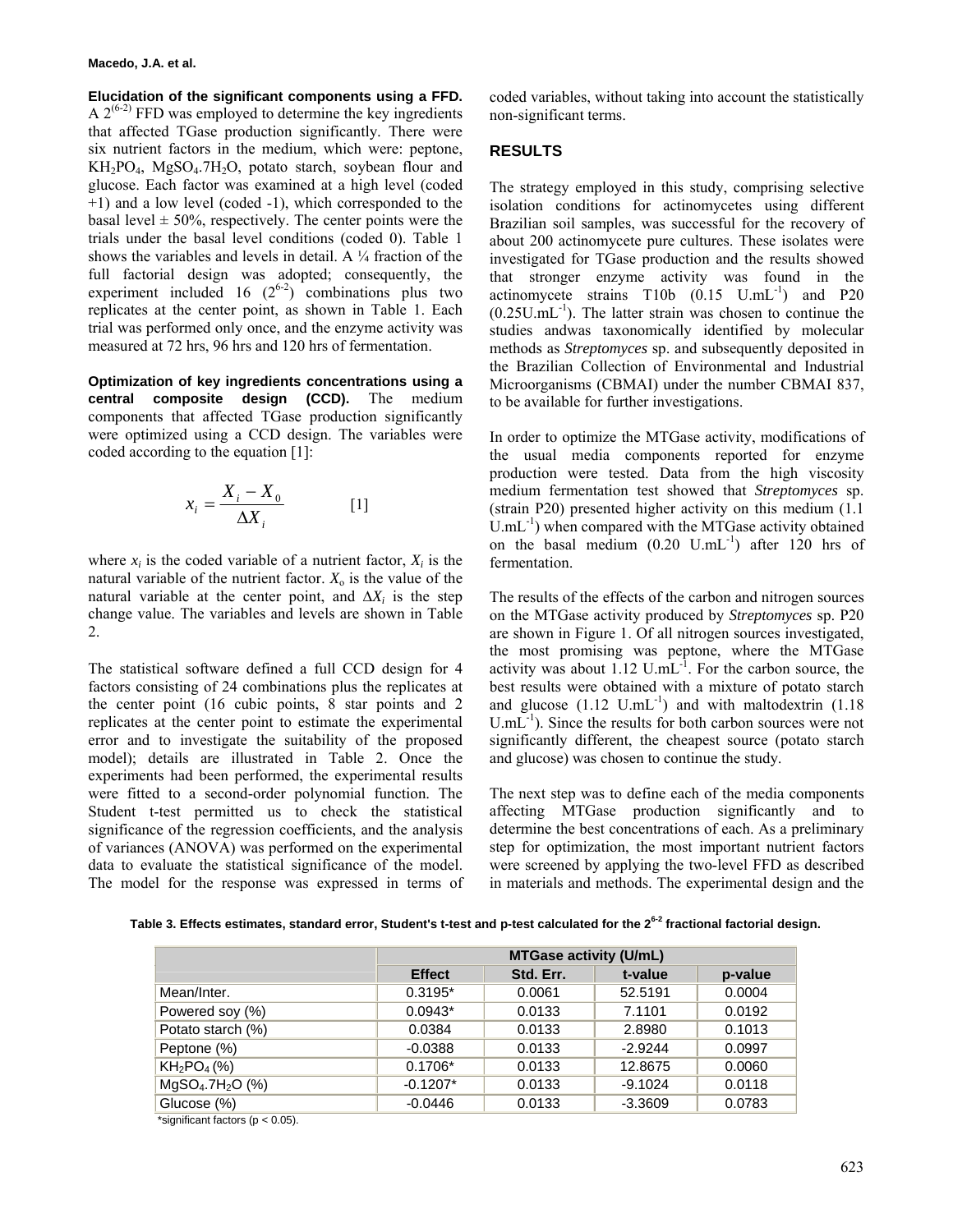results of the FFD observations are presented in Table 1. TGase production varied greatly from 0.02 to 1.27 U.mL-1 with different combinations of the components in the media. The main effects are shown in Table 3.

In order to optimize the key ingredients selected in the media, a CCD was made. The experimental design and results are shown in Table 2. The quadratic model calculated for maximum MTGase activity, after eliminating the statistically insignificant terms ( $p > 0.05$ ), was:

 $Y = 1.3675 - 0.20602x_1^2 - 0.1652x_2^2 - 0.11622x_3 0.14376x_3^2 - 0.09508x_4 - 0.16281x_4^2 + 0.106293x_1.x_2$  $0.07399x_1.x_4 - 0.1557x_3.x_4$ 

The ANOVA reproduced in Table 4 showed that the model was significant. The Fisher *F*-test (F<sub>9:17</sub> = 14.2 >  $F_{t\,0.95:9:17}$  = 2.49) was 5-6 times higher than the *F*t, and the p-value <0.000001 did in fact demonstrate that this regression was statistically significant at the 95% confidence level. Besides, the  $\mathbb{R}^2$  (multiple correlation coefficient) of the regression equation obtained I was  $0.88$  (a value  $>0.75$ ) indicates aptness of the model), which means that the model can explain 88% of the variation in the response.

Three response surfaces were chosen among the possible combinations as representative of each selected rotation speed to visualize the simultaneous effects of peptone, soybean flour,  $KH_2PO_4$  and  $MgSO_4.7H_2O$  on MTGase production pattern (Figure 2).

# **DISCUSSION**

A *Streptomyces* sp. strain was isolated from a Brazilian soil sample as a potential producer of TGase; it was found to be an extracellular producer, with a calcium independent enzyme, which makes it much more interesting and practical for industrial use (Yokoyama et al. 2004).

The fermentation of P20 in the higher viscosity medium was adequate, since a consistent formation of pellets was observed during growth on the liquid medium. According to previous experience in our laboratory, this behavior was already observed for a fungus that was used to growing on a solid medium, when exposed to a liquid medium, and indicated that the microorganism was not well adapted to the medium. Another reason that moved us to try a higher

viscosity medium for the enzyme production was the inconsistency of the results obtained in the liquid medium. The lack of repeatability of the values of MTGase activity made it necessary to run several tests. The tests indicated that the microorganism could grow well in a rich liquid, but with no MTGase production at all. On the other hand, MTGase activity reached much higher levels (5.5 times higher) in experiments where the microorganism had some kind of physical support to grow on. These results further supported the hypothesis raised by Yan et al. (2005) that MTGase is probably involved in the formation of covalent bonds between different cell wall proteins (to provide the mycelium growing in *Streptomyces*).

In order to select the best and less expensive sources of nitrogen and carbon for the production of TGase, different compounds were investigated with the one-by-one time strategy. Data from these experiments showed that better results were obtained when peptone was used as the nitrogen source  $(1.12 \text{ U.mL}^{-1})$  and when a mixture of potato starch and glucose  $(1.12 \text{ U.mL}^{-1})$ ; and maltodextrin  $(1.18$  $U.mL^{-1}$ ) were used as carbon sources. The results for both carbon sources were not significantly different and for that reason the source with the lower price (potato starch and glucose) was chosen to continue the study. For the next step, the FFD study, the salts of the media were the only independent variables that had not previously been tested; they were used according to the literature data.

Observing the results of the FFD experiment, it was clear that variations in the concentration of potato starch, peptone and glucose did not affect MTGase production significantly at the levels tested. Considering this, the glucose concentration was fixed at the minimum value for the next factorial design, and the concentration of potato starch was fixed at the intermediary level. Since peptone is the most expensive compound in the fermentation medium, its concentration was not fixed at the level -1 for the next study, because we hoped to find an even lower concentration where it would still not interfere with the MTGase activity significantly. On the other hand, the enzyme production was greatly affected by soybean flour,  $KH_2PO_4$  and  $MgSO_4.7H_2O$  (p < 0.05). These three nutrient components and peptone were further investigated in a broader range of concentration within a CCD.

The results from the CCD showed that the optimal

**Table 4. Analysis of variance and regression analyses for the response of the 2<sup>4</sup> central composite design.** 

| Source of variation | <b>Sum of squares</b> | Degrees of freedom | <b>Mean squares</b> | $F_{test}^a$ | p-value   |
|---------------------|-----------------------|--------------------|---------------------|--------------|-----------|
| Regression          | 2.4883                | 9                  | 0.2765              | 14.2         | < 0.00001 |
| Residual            | 0.3310                | 17                 | 0.0195              |              |           |
| Lack of fit         | 0.2733                | 15                 | 0.0182              |              |           |
| Pure error          | 0.0577                | ົ                  | 0.0288              |              |           |
| Total               | 2.8193                |                    |                     |              |           |

Coefficient of determination:  $R^2 = 0.88$ 

 $^{a}F_{0.95;9;17}$  = 2.49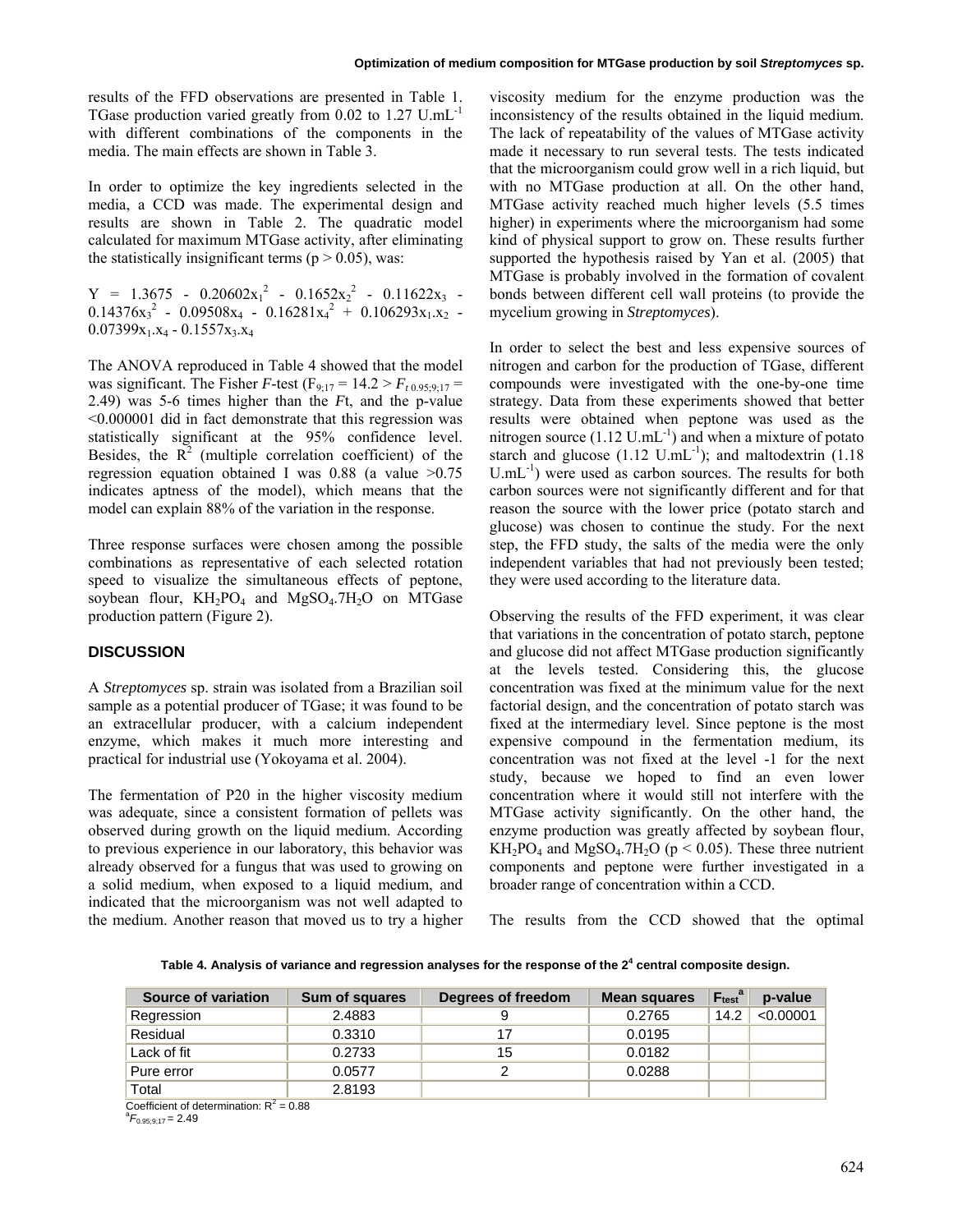concentrations of the four key ingredients were basically the same values of the central point: 2.5% soybean flour; 0.4% KH<sub>2</sub>PO<sub>4</sub>; 0.2% MgSO<sub>4</sub>.7H<sub>2</sub>O and 1.0% peptone. However, it was not possible to reduce the peptone concentration without reducing the MTGase activity. The maximum MTGase activity predicted by the model was calculated to be  $1.37$  U.mL $^{-1}$ . In order to confirm the predicted results and validate the regression obtained, experiments using the improved formula for the media were performed, and a value of 1.4 U.mL<sup>-1</sup>  $(n = 3)$  was obtained. It was shown that the model was adequate to predict the optimization of MTGase production of Streptomyces sp. P20.

The fermentation media for MTGase production has been almost the same in every published work since Ando et al. (1989). In this work we have modified and optimized the fermentation media for MTGase production using statistical methods. From the present study, it is evident that the use of a FFD statistical design and CCD can be used to determine the significant variables and the optimum conditions for MTGase production, respectively. The optimization of the medium resulted not only in an 86% higher MTGase activity than in the media previously cited in the literature, but also in a reduction of the constituents costs and an improvement in repeatability. It is important to observe that the value of  $1.4 \text{ U.mL}^{-1}$  of MTGase activity obtained in this study is significant when compared with values previously reported in the literature that ranged from  $0.25 \text{ U.mL}^{-1}$  to  $2.5 \text{ U.mL}^{-1}$  (Zhu et al. 1995). In addition, the relevance of these results is that the factors leading to the increased activity were identified and are important for further studies.

Considering the results obtained in the present study, the conclusion was that the Brazilian soil isolate *Streptomyces* sp. P20 offers great potential for further investigation on MTGase production. Therefore, experiments involving other aspects of production (optimization of temperature and agitation conditions) and characterization of the enzyme are being carried out. In addition, strain P20 will be taxonomically characterized by using the polyphasic approach, in order to have a more accurate identification.

# **REFERENCES**

ANDO, Hiroyasu; ADACHI, Masae; UMEDA, Koichi; MATSUURA, Akira; NONAKA, Masahiko; UCHIO, Ryosuke; TANAKA, Haruo and MOTOKI, Masao. Purification and characteristics of a novel transglutaminase derived from microorganisms. *Agricultural and Biological Chemistry*, March 1989, vol. 53, no. 10, p. 2613-2617.

FOLK, J.E. and COLE, P.W. Mechanism of action of pig liver transglutaminase. Mechanism of action of guinea pig liver transglutaminase. I. Purification and properties of the enzyme: identification of a functional cysteine essential for

activity. *The Journal of Biological Chemistry*, December 1966, vol. 241, no. 23, p. 5518-5525.

GERBER, Ulrike; JUCKNISCHKE, Ute; PUTZIEN, Sybille and FUCHSBAUER, Hans-Lothar. A rapid and simple method for the purification of transglutaminase from *Streptoverticillium mobaraense*. *Biochemical Journal*, May 1994, vol. 299, no. 3, p. 825-829.

JUNQUA, M.; DURAN, R.; GANCET, C. and GOULAS, P. Optimization of microbial transglutaminase production using experimental designs. *Applied Microbiology and Biotechnology*, December 1997, vol. 48, no. 6, p. 730-734.

KÜSTER, E. and WILLIAMS, S.T. Selection of media for isolation of *streptomycetes*. *Nature*, May 1964, vol. 202, no. 4935, p. 928-929.

KWAN, Soo-Wei and EASA, Azhar-Mat. Comparing physical properties of retort-resistant glucono-δ-lactone tofu treated with commercial transglutaminase enzyme or low levels of glucose. *Lebensmittel-Wissenschaft und-Technologie*, February 2003, vol. 36, no. 6, p. 643-646.

LIU, Junguo; XING, Jianmin; GHANG, Tianshi; MA, Zhiya and LIU, Huizhou. Optimization of nutritional conditions for nattokinase production by *Bacillus natto* NLSSE using statistical experimental methods. *Process Biochemistry*, July 2005, vol. 40, no. 8, p. 2757-2762.

PASTERNACK, Ralf; DORSCH, Simone; OTTERBACH, Jeans; ROBENEK; Isabella; WOLF, Sabine and FUCHSBAUER, Hans-Lothar. Bacterial protransglutaminase from *Streptoverticillium mobaraense*, purification, characterization and sequence of the zymogen. *European Journal of Biochemistry*, November 1998, vol. 257, no. 3, p. 570-576.

SOARES, Luis Henrique de Barros; ASSMANN, Francine and AYUB, Marcos Antonio Záchia. Purification and properties of a transglutaminase produced by a *Bacillus circulans* strain isolated from the Amazon environment. *Biotechnology and Applied Biochemistry*, June 2003, vol. 37, no. 3, p. 295-299.

SOUZA, Claucia Fernanda Volken; FLORES, Simone Hickmann and AYUB, Marcos Antônio Záchia. Optimization of medium composition for the production of transglutaminase by *Bacillus circulans* BL32 using statistical experimental methods. *Process Biochemistry*, May 2006, vol. 41, no. 5, p. 1186-1192.

YAN, Guoliang; DU, Guocheng; LI, Yin; CHEN, Jian and ZHONG, Jianjiang. Enhancement of microbial transglutaminase production by *Streptoverticillium mobaraense*: application of a two-stage agitation speed